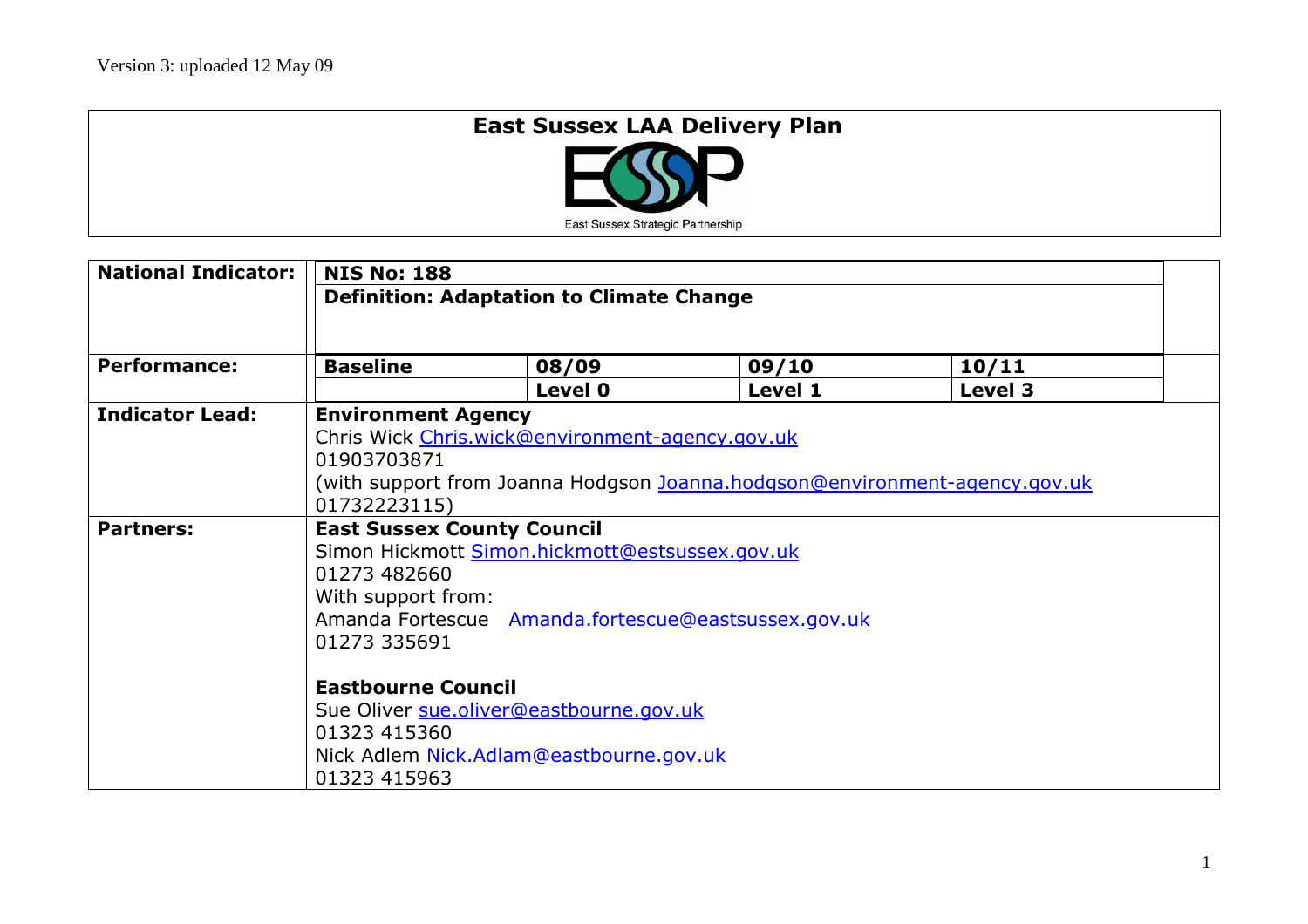$\Gamma$ 

|                                               | <b>Rother Council</b><br>Scott Lavocah scott.lavocah@rother.gov.uk<br>01424 787863                                                                                                                                                                                                                                                                                                                                                                                |
|-----------------------------------------------|-------------------------------------------------------------------------------------------------------------------------------------------------------------------------------------------------------------------------------------------------------------------------------------------------------------------------------------------------------------------------------------------------------------------------------------------------------------------|
|                                               | <b>Wealden Council</b><br>Fiona Berry fiona.berry@wealden.gov.uk<br>01323 443268                                                                                                                                                                                                                                                                                                                                                                                  |
|                                               | <b>Hastings Council</b><br>Chantal Lass class@hastings.gov.uk<br>01424 451483                                                                                                                                                                                                                                                                                                                                                                                     |
|                                               | <b>Lewes Council</b><br>Tim Bartlett tim.bartlett@lewes.gov.uk<br>01273 486423484345                                                                                                                                                                                                                                                                                                                                                                              |
| <b>Steering Group/</b><br><b>Partnership:</b> | NI 188 Working Group - members, district and county councils and the Environment Agency<br>(chair - Chris Wick, Environment Agency)                                                                                                                                                                                                                                                                                                                               |
| <b>Specific Sub</b><br><b>Targets:</b>        |                                                                                                                                                                                                                                                                                                                                                                                                                                                                   |
| Sub target 1                                  | Level 0 to be achieved by all partners by March 2009.<br>• create an outline project plan with key milestones for the journey to developing the<br>adaptation action plan linking to the calendar of mainstream business and the indicator<br>targets (if you have them)<br>to begin the engagement of others in the process of developing an adaptation action<br>plan<br>to begin to identify the personnel, resources and procedures and training necessary to |

ᄀ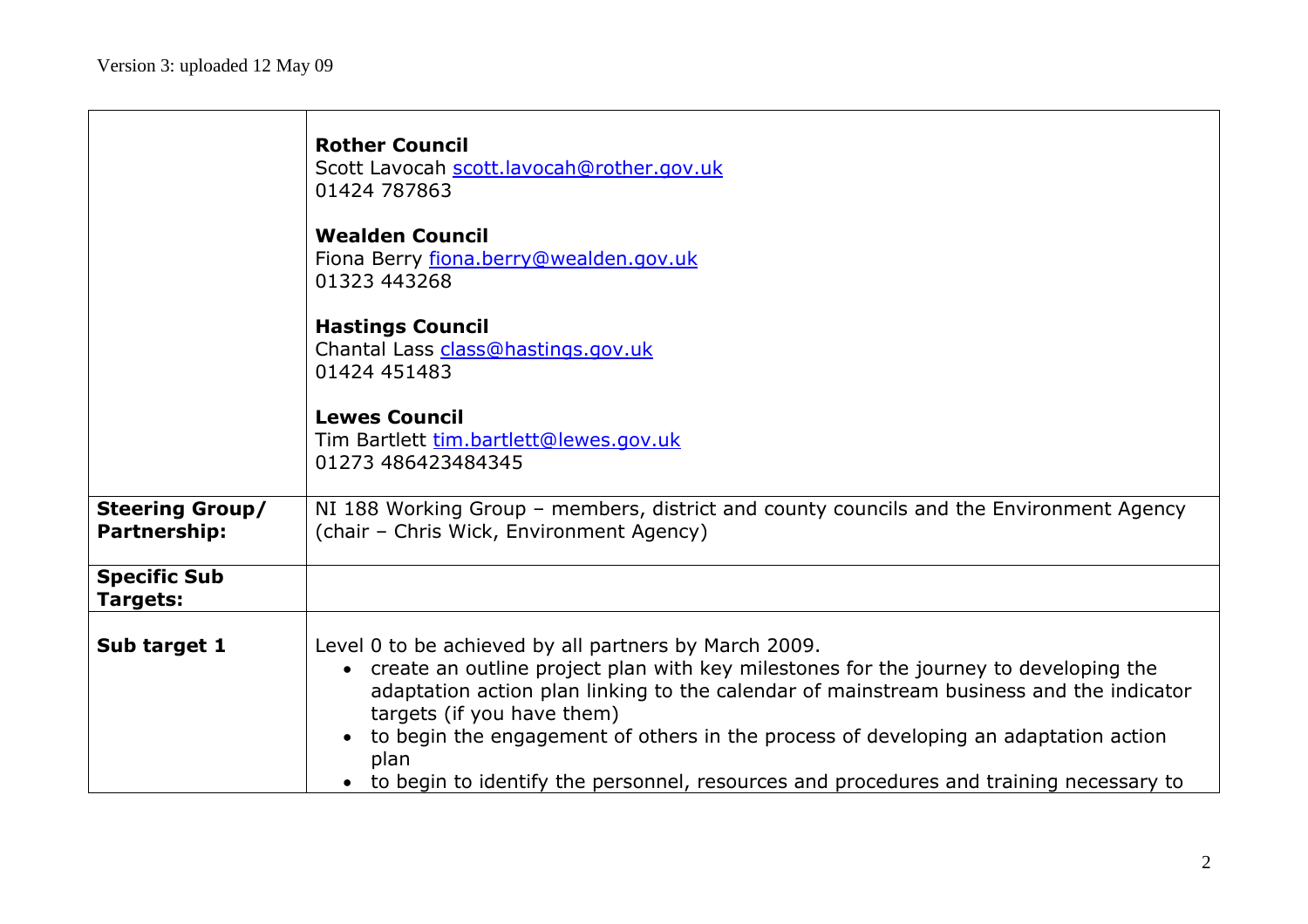|              | start the long-term process of developing a comprehensive adaptation strategy<br>• To undertake a high level stocktake of how adaptation, weather and climate information<br>is currently reflected in existing plans and strategies              |
|--------------|---------------------------------------------------------------------------------------------------------------------------------------------------------------------------------------------------------------------------------------------------|
|              | Supplementary aim for level 0 to be achieved by some councils<br>• Supplementary Aim; to start the process of expressing a 'vision' for creating a 'well<br>adapting local community' which could be linked to the Sustainable Community Strategy |
| Sub target 2 | Level 1 to be achieved by the majority of councils by March 2010                                                                                                                                                                                  |
|              | • to demonstrate the leadership role of the authority by making a public commitment<br>(amongst the local community, LSP partners, etc.) to respond to the threats and<br>opportunities of a changing weather and climate                         |
|              | • to develop an understanding of current vulnerability to weather, including extreme<br>weather events                                                                                                                                            |
|              | • to identify significant potential impacts associated with future weather and climate,<br>particularly those that are not adequately addressed by existing policies                                                                              |
|              | • to ensure that relevant managers / elected members are aware of these and other<br>potential impacts, and are preparing to address them                                                                                                         |
|              | Supplementary aims for level 1 to be achieved by some of these councils                                                                                                                                                                           |
|              | • Supplementary Aim; to develop and maintain a monitoring system to collect information<br>on the impacts of weather events, particularly recording the impacts on the delivery of<br>authority services                                          |
|              | • Supplementary Aim; to develop and maintain a weather and climate database for the<br>which co-ordinates evidence of past trends and projections                                                                                                 |
| Sub target 3 | Level 2 to be achieved by the majority of councils by December 2010<br>• To ensure that the authority now has a comprehensive assessment of climate threats                                                                                       |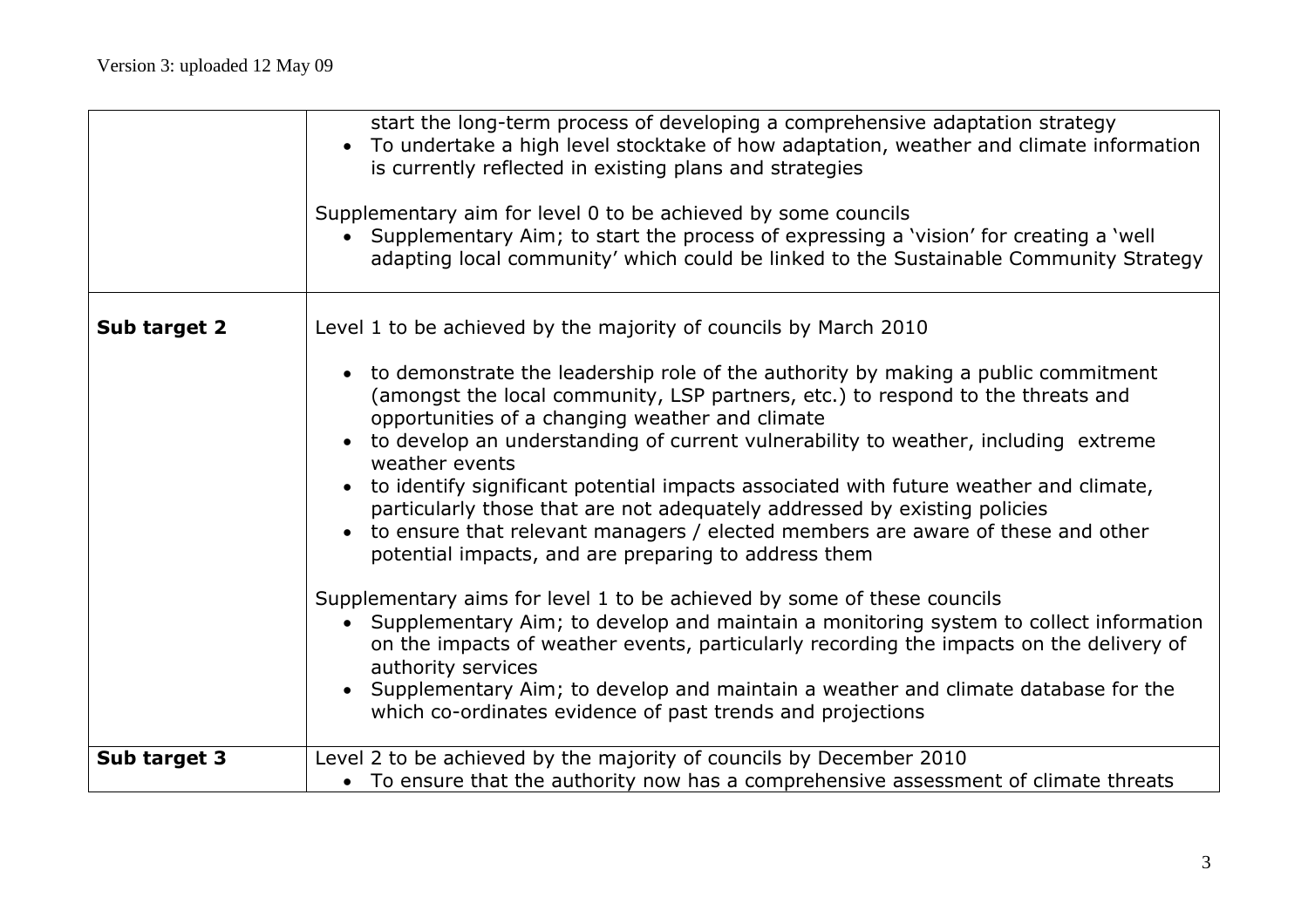| and opportunities across its operations for specified periods in the future<br>To identify using a risk-based method, preferably already employed by the authority, the<br>priority risks that need to be considered<br>• To establish methods and procedures for identifying adaptation options and develop<br>some priority 'quick-win' actions<br>• To begin to implementing some priority actions which will include both 'practical<br>adaptation actions' and 'building adaptive capacity'<br>• To encourage activity amongst LSP partners to undertake risk based assessments of<br>their significant vulnerabilities and opportunities |
|------------------------------------------------------------------------------------------------------------------------------------------------------------------------------------------------------------------------------------------------------------------------------------------------------------------------------------------------------------------------------------------------------------------------------------------------------------------------------------------------------------------------------------------------------------------------------------------------------------------------------------------------|
| Level 1 to be achieved by all councils by December 2010                                                                                                                                                                                                                                                                                                                                                                                                                                                                                                                                                                                        |
| Supplementary aims for level 2 to be achieved by some of these councils                                                                                                                                                                                                                                                                                                                                                                                                                                                                                                                                                                        |
| • Supplementary Aim; To introduce arrangements for monitoring other business in order<br>to be aware of any new risks<br>Supplementary Aim; To introduce arrangements for monitoring the effectiveness of<br>adaptation measures as they become exposed to the increasing<br>• extremes of the changing weather                                                                                                                                                                                                                                                                                                                                |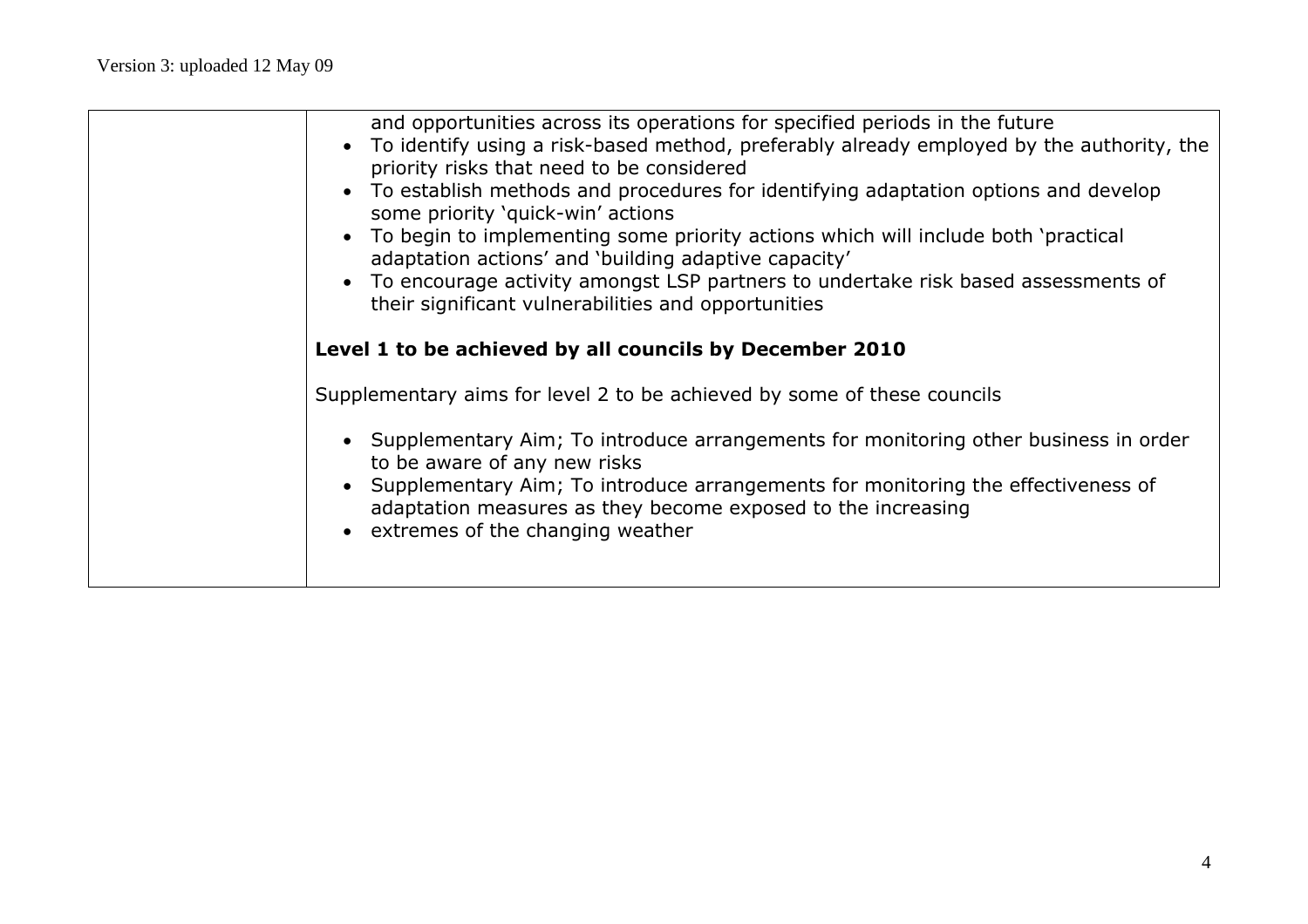Г

| Sub target 4                             | Level 3 to be achieved by the majority of councils by March 2011                                                                                                                                                                                                                                                                                                                                                                                                                                                                                                                                                                      |                                              |  |  |  |  |
|------------------------------------------|---------------------------------------------------------------------------------------------------------------------------------------------------------------------------------------------------------------------------------------------------------------------------------------------------------------------------------------------------------------------------------------------------------------------------------------------------------------------------------------------------------------------------------------------------------------------------------------------------------------------------------------|----------------------------------------------|--|--|--|--|
|                                          | • To develop a comprehensive adaptation action plan which sets out the necessary steps<br>to achieve objectives in the light of projected climate change<br>• To ensure that a consideration of changing climate impacts and risks is embedded into<br>all authority decision making<br>To implement appropriate adaptation responses to the priority issues identified in the<br>comprehensive risk assessment.<br>To ensure that the authority is supporting the LSP and partner organisations in<br>managing changing climate risks across the wider local authority area.<br>Level 2 to be achieved by all councils by March 2011 |                                              |  |  |  |  |
| <b>Links with Other</b><br><b>Plans:</b> | East Sussex - Pride of Place (Sustainable Community Strategy for East Sussex)                                                                                                                                                                                                                                                                                                                                                                                                                                                                                                                                                         |                                              |  |  |  |  |
|                                          | Lewes council - Draft Climate Change Strategy and Climate change links<br>Wealden Council - Climate Change Policy and Climate Change action plan                                                                                                                                                                                                                                                                                                                                                                                                                                                                                      |                                              |  |  |  |  |
|                                          | Eastbourne Council - Climate Change WebPages                                                                                                                                                                                                                                                                                                                                                                                                                                                                                                                                                                                          |                                              |  |  |  |  |
|                                          |                                                                                                                                                                                                                                                                                                                                                                                                                                                                                                                                                                                                                                       |                                              |  |  |  |  |
|                                          | <b>UK CIP</b>                                                                                                                                                                                                                                                                                                                                                                                                                                                                                                                                                                                                                         |                                              |  |  |  |  |
|                                          | <b>Local Climate Impacts Profile</b><br><b>UK CIP Adaptation Wizard</b>                                                                                                                                                                                                                                                                                                                                                                                                                                                                                                                                                               |                                              |  |  |  |  |
|                                          | Nottingham declaration                                                                                                                                                                                                                                                                                                                                                                                                                                                                                                                                                                                                                |                                              |  |  |  |  |
|                                          | Nottingham declaration action pack                                                                                                                                                                                                                                                                                                                                                                                                                                                                                                                                                                                                    |                                              |  |  |  |  |
|                                          | <b>Climate South East</b>                                                                                                                                                                                                                                                                                                                                                                                                                                                                                                                                                                                                             |                                              |  |  |  |  |
| <b>Risks/Barriers:</b>                   | <b>Risk/Barrier</b>                                                                                                                                                                                                                                                                                                                                                                                                                                                                                                                                                                                                                   | <b>Mitigating Action</b>                     |  |  |  |  |
|                                          | 1. Failure for one or more of the                                                                                                                                                                                                                                                                                                                                                                                                                                                                                                                                                                                                     | Regular meetings and support by other        |  |  |  |  |
|                                          | Councils to achieve the required level                                                                                                                                                                                                                                                                                                                                                                                                                                                                                                                                                                                                | councils. Using the same methodology for all |  |  |  |  |

ᄀ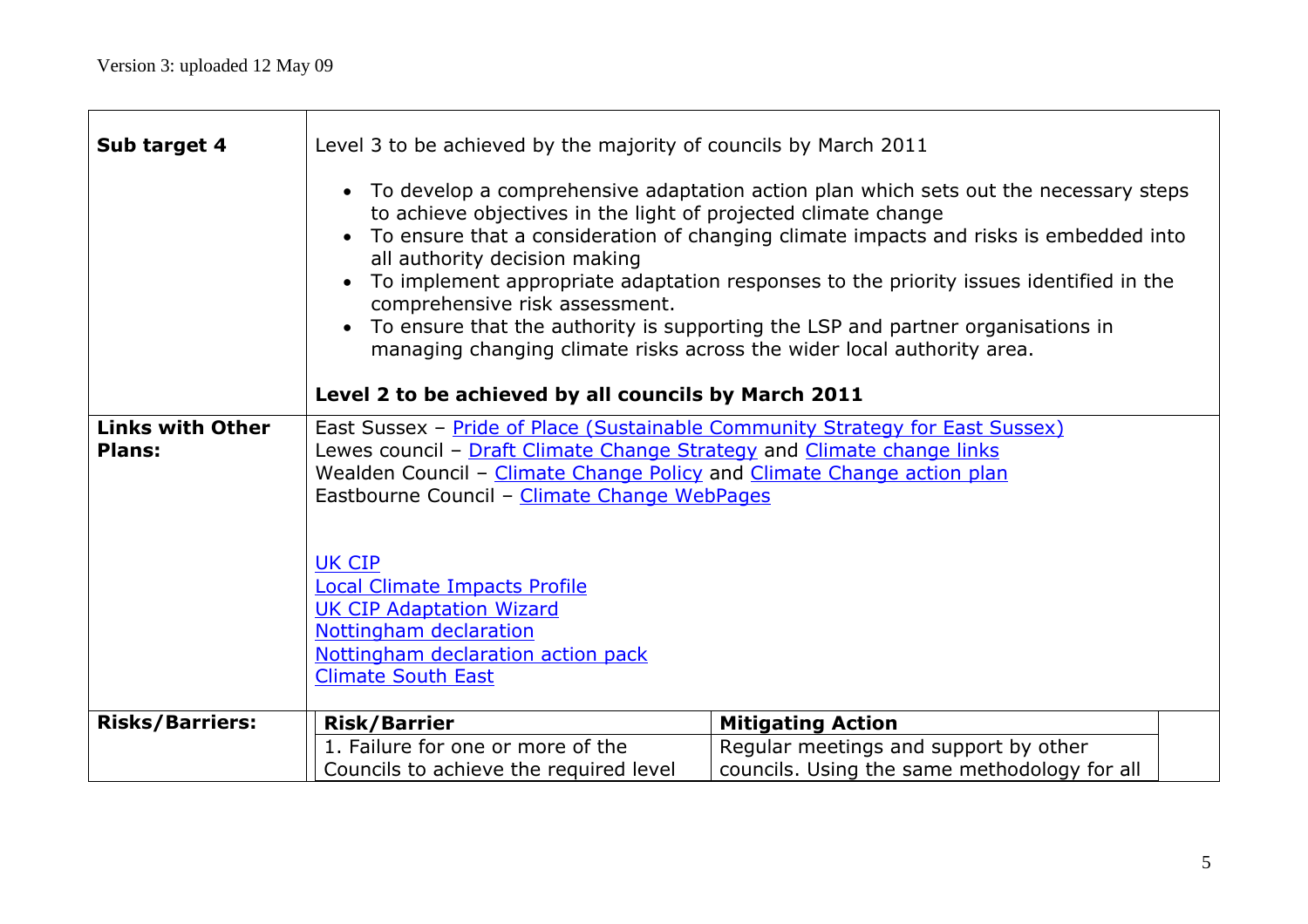|                                                                                                   | councils so that resources can be shared and<br>lessons learnt.                                                                                                                                                                                 |  |
|---------------------------------------------------------------------------------------------------|-------------------------------------------------------------------------------------------------------------------------------------------------------------------------------------------------------------------------------------------------|--|
| 2. Limited resources in councils to<br>complete actions that are required for<br>delivery         | Look at external funding sources that this<br>indicator could access to limit the resources<br>that each council will have to give. Ensure<br>that the right people in the councils recognise<br>delivery against this indicator as a priority. |  |
| 3. Lack of by-in by other council<br>members/departments                                          | Promote delivery of this indicator to council<br>members and business leads.<br>Get appropriate climate change evidence<br>base through baseline stage to provide<br>information to councillors.                                                |  |
| 4. Changes to the definition and/or<br>requirements of the indicator                              | Monitor new legislation, reports and guidance<br>for this indicator. Have regular working<br>groups to agree correct way forward and to<br>discuss any new material produced.                                                                   |  |
| 5. Changing personnel leading to lack of<br>continuity                                            | Ensure there is a good admin trail and<br>accurate information to allow people to get<br>up to speed quickly if there is any change.<br>Discuss progress and key delivery<br>mechanisms for each council at working<br>group meetings.          |  |
| 6. Economic downturn happens leading<br>to reduced resources to achieve<br>indicator requirements | Maintain clear message that climate change<br>is happening, is still important throughout<br>the downturn and about cost savings.<br>Ensure that council priorities reflect the<br>indicator.                                                   |  |
| 7. Pace of climate change is faster or<br>different than predicted                                | Keep as well informed as we can on the<br>changing advice. Nottingham declaration and                                                                                                                                                           |  |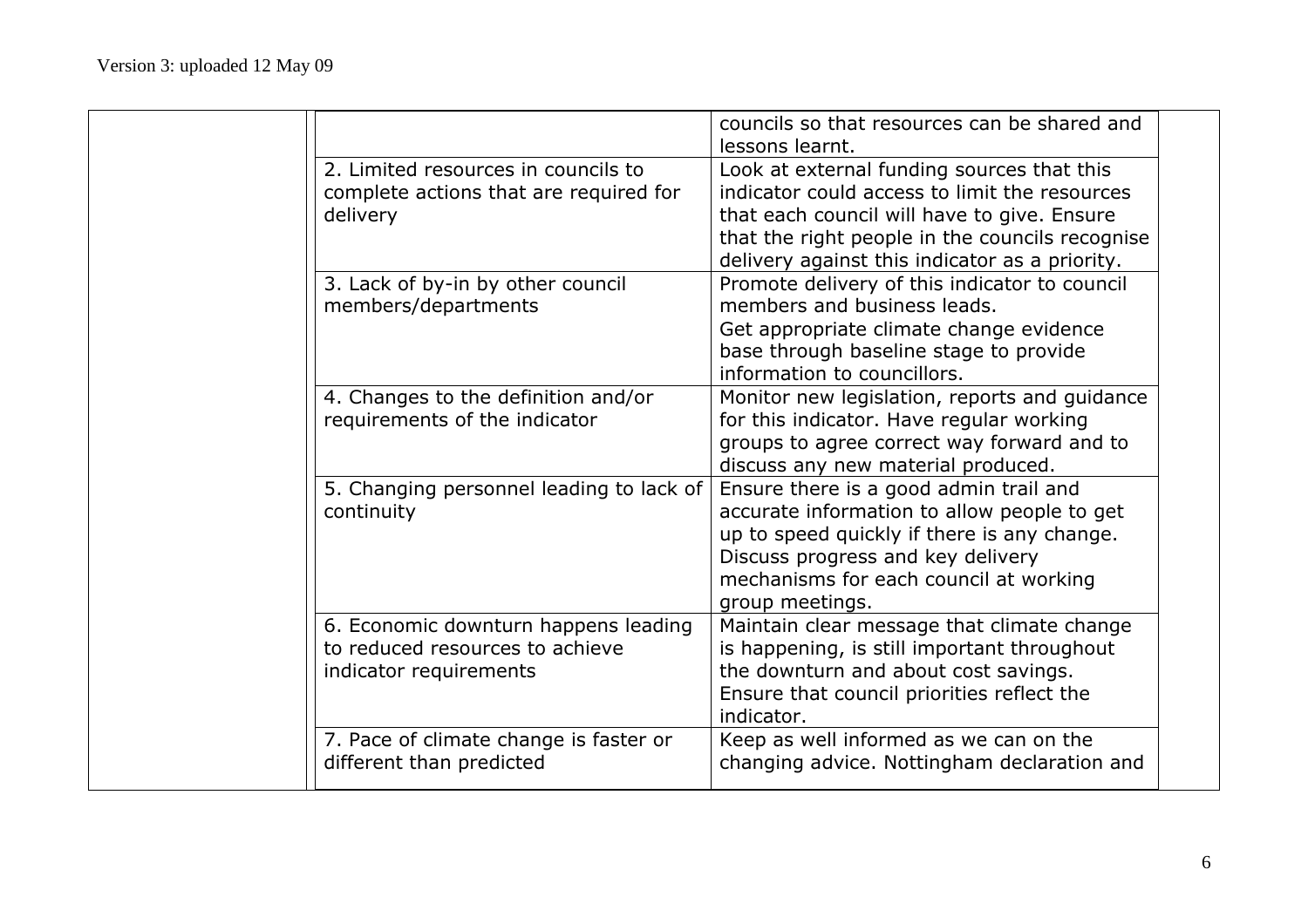|                   |                                                                                                                                | UK CIP we have the most accurate and up to<br>date picture.                                                                                                                                                                                                                                     |
|-------------------|--------------------------------------------------------------------------------------------------------------------------------|-------------------------------------------------------------------------------------------------------------------------------------------------------------------------------------------------------------------------------------------------------------------------------------------------|
| <b>Resources:</b> | (LCLIP).<br>attend the NI188 working group (coordination group for this indicator)<br>indicator within the Environment Agency. | A consultant has been appointed to assist with the production of a Local Climate Impact Profile<br>A member from each council has been appointed as the lead contact for this indicator and they<br>A lead has been identified and resources made available to assist with the delivery of this |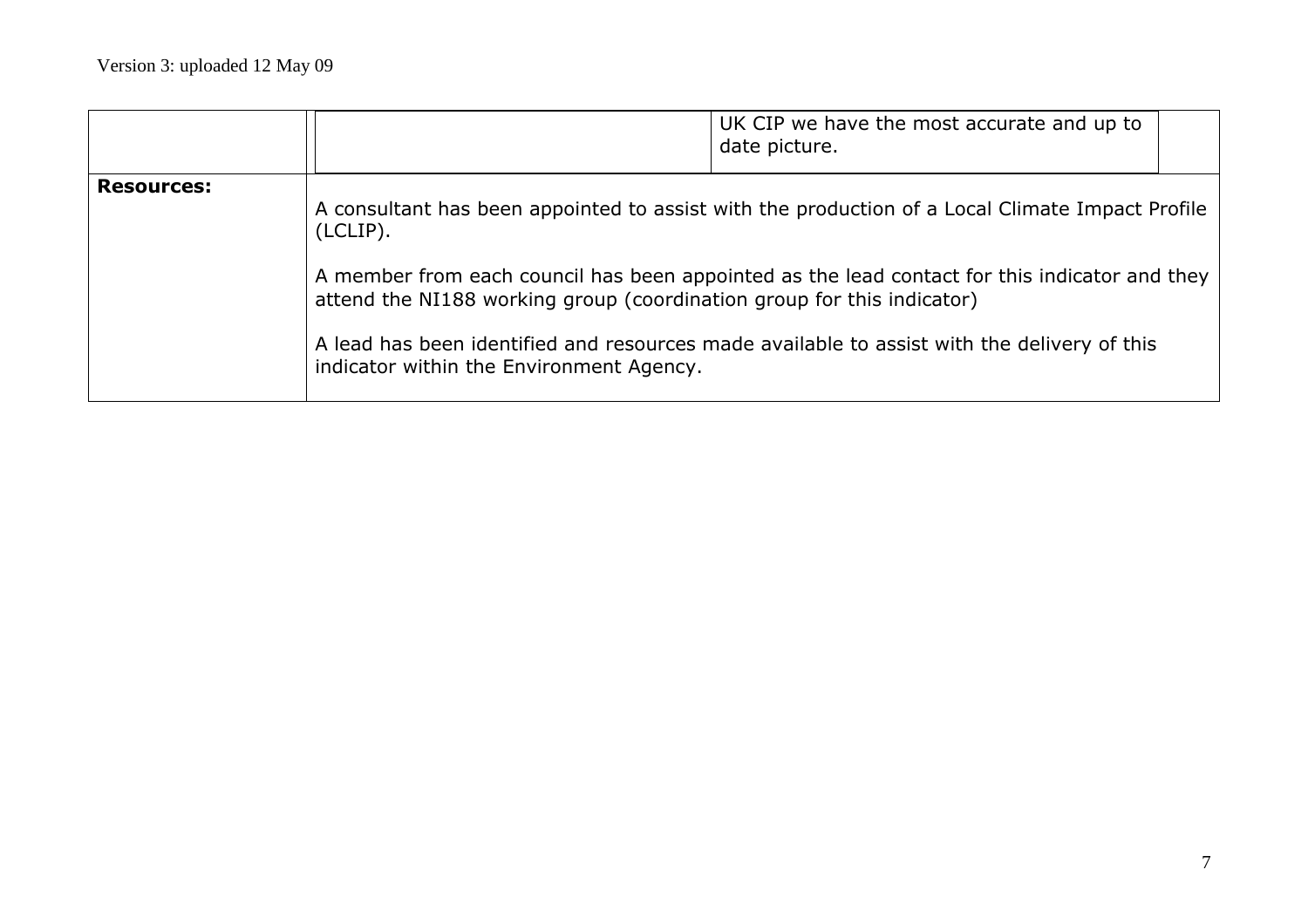*Indicator Leads should list of ALL activities undertaken by partners which will contribute to the successful achievement of the National indicator. Not all activities will relate specifically to the targets(s) used; where they do they should be identified. All partners will need to provide evidence which shows their activity is being achieved.*

| <b>Activity</b>                                                                                                       | <b>Timescale</b>               | <b>Interim Measure +</b><br>frequency of<br>measurement       | <b>Partner</b>                                         | <b>Named link</b>                              |
|-----------------------------------------------------------------------------------------------------------------------|--------------------------------|---------------------------------------------------------------|--------------------------------------------------------|------------------------------------------------|
| Description of activity                                                                                               | When will it start<br>/ finish | How we know activity has<br>been achieved                     | Name of organisation                                   | Contact name & phone<br>number                 |
| Set up NI188 working group<br>with NI188 leads from each<br>council                                                   | June 2008                      | Working group meeting<br>with all representatives<br>present. | Environment<br>Agency                                  | Joanna Hodgson<br>01732 223115                 |
| Contract LCLIP work                                                                                                   | September<br>2009              |                                                               | <b>Hastings Council</b>                                | <b>Chantal Lass</b><br>01424 451483            |
| Contact all services within<br>council to assess current<br>climate change awareness in<br>local plans and strategies | September<br>2009              |                                                               | All (as above) East<br><b>Sussex County</b><br>Council | Amanda Fortescue<br>01273 335691<br>Sue Oliver |
|                                                                                                                       |                                |                                                               | Eastbourne Council                                     | 01323 415360<br>Chantal Lass                   |
|                                                                                                                       |                                |                                                               | <b>Hastings Council</b>                                | 01424 451483<br>Scot Lavocah                   |
|                                                                                                                       |                                |                                                               | <b>Rother Council</b>                                  | 01424 787863<br>Tim Bartlett                   |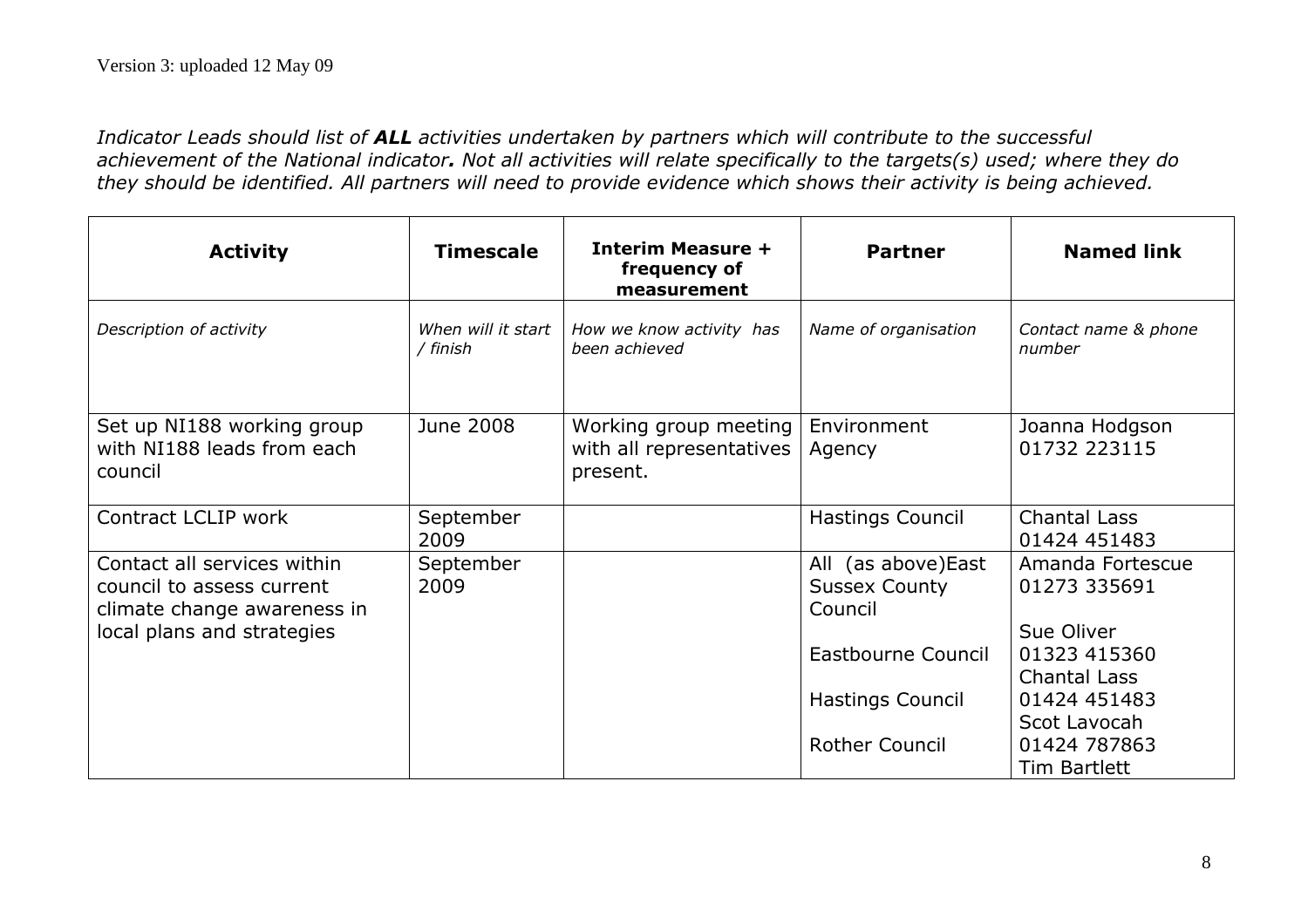|                                                                                    |                                   |                                                                                                                                                 | Lewes council<br>Wealden Council     | 01273 484345<br>Fiona Berry<br>01323 443268                 |
|------------------------------------------------------------------------------------|-----------------------------------|-------------------------------------------------------------------------------------------------------------------------------------------------|--------------------------------------|-------------------------------------------------------------|
| All councils at preparedness<br>Level 0 (baselining complete)                      | <b>March 2009</b>                 |                                                                                                                                                 |                                      |                                                             |
| Complete Local Climates Impact<br>Profile (towards Level 1)                        | August 2008<br>- June 2009        | Process agreed to<br>undertake LCLIP<br>Document produced<br>and circulated to key<br>partners<br>Key Climate impacts<br>identified for each LA | <b>Hastings Council</b>              | <b>Chantal Lass</b><br>01424 451483                         |
| Incorporate UK CIP 08<br>scenarios into NI188<br>proceedings                       | Spring/early<br>summer 09         |                                                                                                                                                 | To be agreed when<br>available       |                                                             |
| Assist in the organisation of the<br>PtP climate change event                      | Start: April 09                   |                                                                                                                                                 | Environment<br>Agency                | Chris Wick<br>01903703871<br>Joanna Hodgson<br>01732 223115 |
| Local vulnerabilities and<br>opportunities identified &<br>communicated to council | February<br>2009 - August<br>2009 |                                                                                                                                                 | <b>East Sussex County</b><br>Council | Amanda Fortescue<br>01273 335691                            |
| departments and LSP (towards<br>Level 1)                                           |                                   |                                                                                                                                                 | Eastbourne Council                   | Sue Oliver<br>01323 415360                                  |
|                                                                                    |                                   |                                                                                                                                                 | <b>Hastings Council</b>              | <b>Chantal Lass</b><br>01424 451483                         |
|                                                                                    |                                   |                                                                                                                                                 | <b>Rother Council</b>                | Scot Lavocah<br>01424 787863                                |
|                                                                                    |                                   |                                                                                                                                                 | Lewes council                        | <b>Tim Bartlett</b><br>01273 484345                         |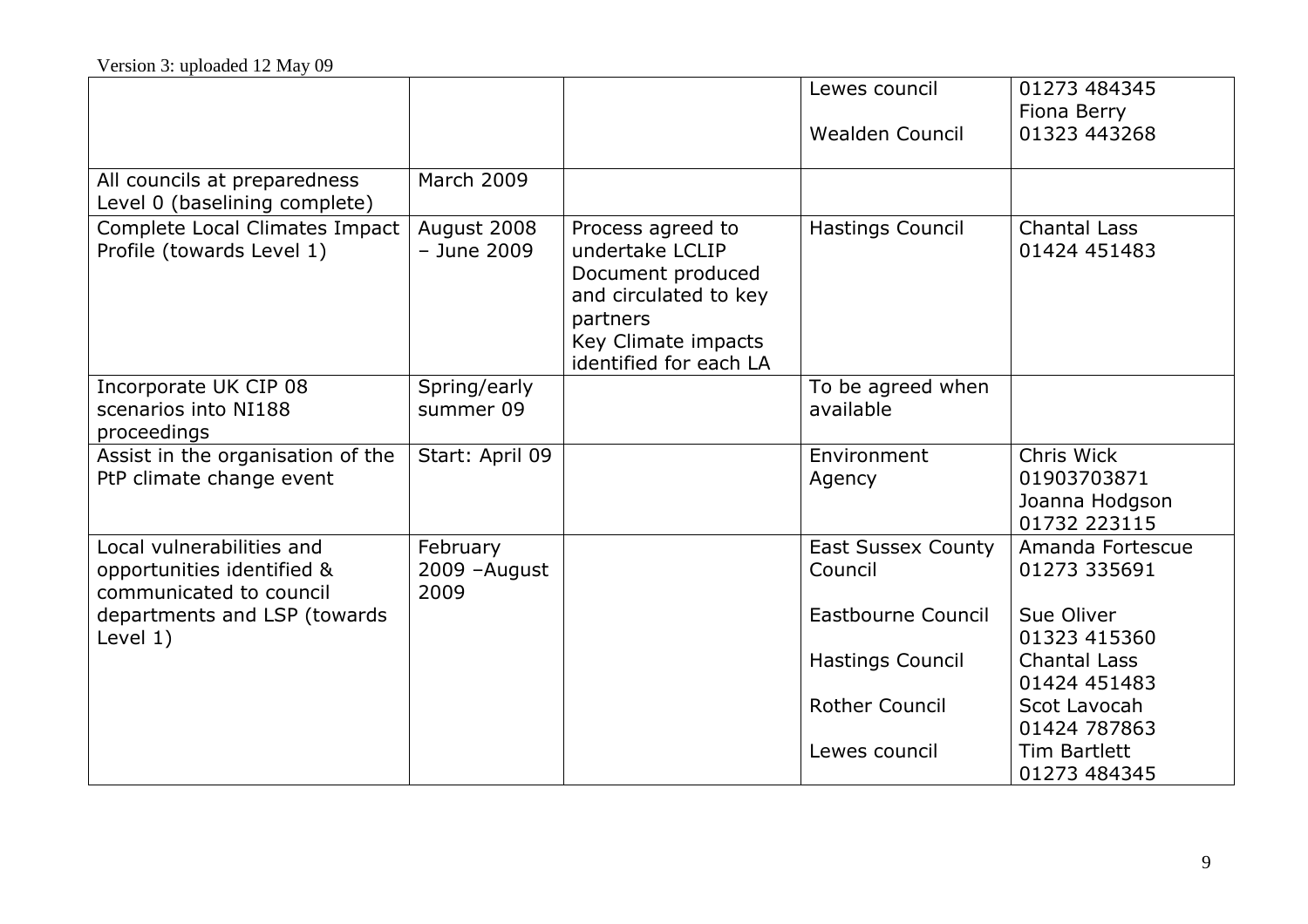|                                                                                                                                                                                  |                      |                                                                                                                    | <b>Wealden Council</b>                    | Fiona Berry<br>01323 443268         |
|----------------------------------------------------------------------------------------------------------------------------------------------------------------------------------|----------------------|--------------------------------------------------------------------------------------------------------------------|-------------------------------------------|-------------------------------------|
| encourage activity amongst LSP<br>partners to undertake risk<br>based assessments of their                                                                                       | Start: June<br>2009  |                                                                                                                    | <b>East Sussex County</b><br>Council      | Amanda Fortescue<br>01273 335691    |
| significant vulnerabilities and<br>opportunities                                                                                                                                 |                      |                                                                                                                    | <b>Eastbourne Council</b>                 | Sue Oliver<br>01323 415360          |
|                                                                                                                                                                                  |                      |                                                                                                                    | Hastings Council                          | <b>Chantal Lass</b><br>01424 451483 |
|                                                                                                                                                                                  |                      |                                                                                                                    | <b>Rother Council</b>                     | Scot Lavocah<br>01424 787863        |
|                                                                                                                                                                                  |                      |                                                                                                                    | Lewes council                             | <b>Tim Bartlett</b><br>01273 484345 |
|                                                                                                                                                                                  |                      |                                                                                                                    | <b>Wealden Council</b>                    | Fiona Berry<br>01323 443268         |
|                                                                                                                                                                                  |                      |                                                                                                                    | Environment<br>Agency                     | Chris Wick<br>01903703871           |
| The majority of councils at<br>preparedness Level 1                                                                                                                              | <b>March 2010</b>    | Local vulnerabilities<br>identified and<br>communicated to<br>council services and<br>LSP via findings of<br>LCIP. |                                           |                                     |
| Engage LA services in the<br>production of a comprehensive<br>assessment of climate threats<br>and opportunities across its<br>operations for specified periods<br>in the future | Start: April<br>2010 |                                                                                                                    | To be agreed when<br>item of work started |                                     |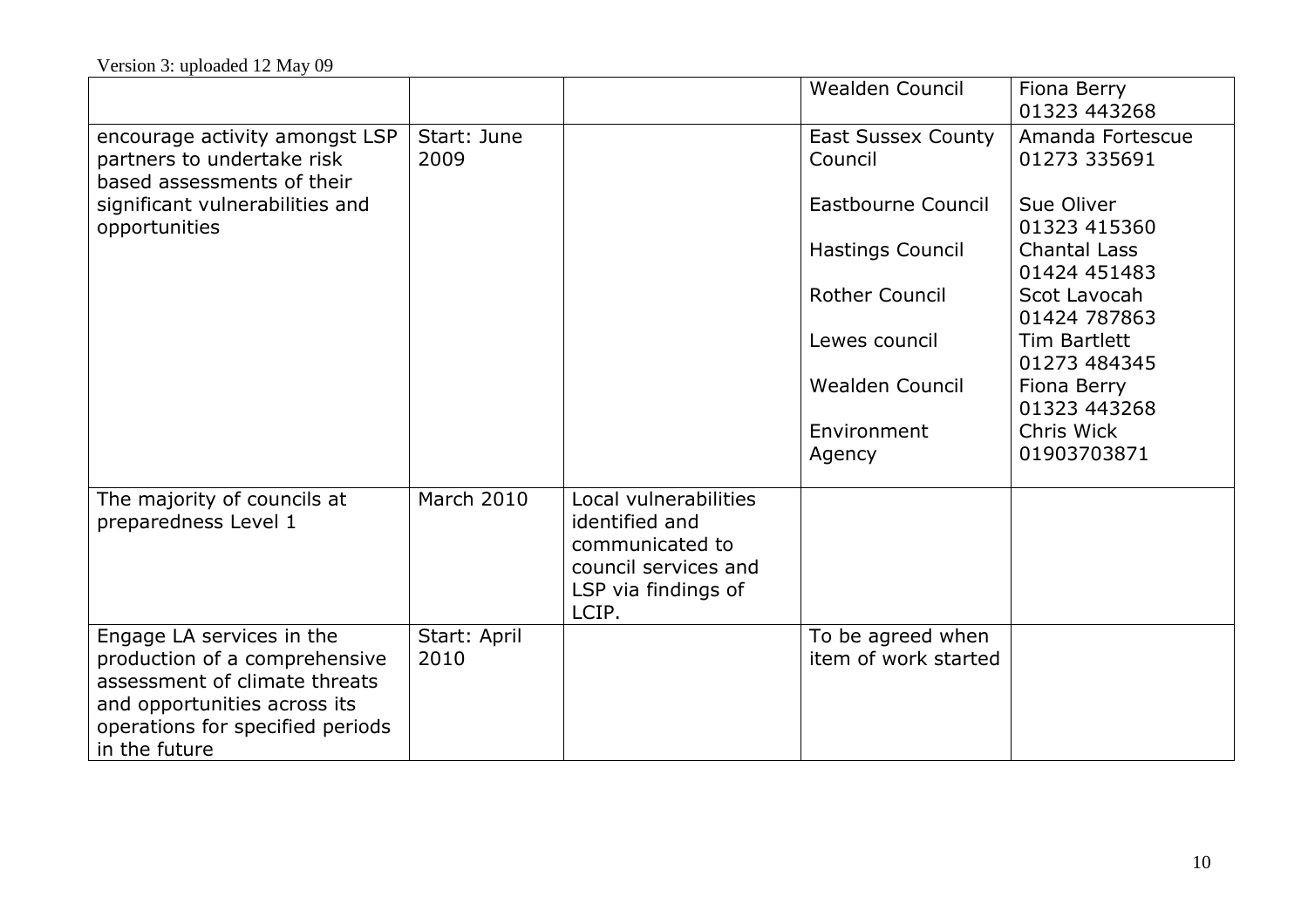Version 3: uploaded 12 May 09

| Engage in the production of a<br>risk-based method, preferably<br>already employed by the<br>authority, for local priority risks<br>, develop some priority 'quick-<br>win' actions | Start: April<br>2010 |                                                                                                                                                | To be agreed when<br>item of work started |  |
|-------------------------------------------------------------------------------------------------------------------------------------------------------------------------------------|----------------------|------------------------------------------------------------------------------------------------------------------------------------------------|-------------------------------------------|--|
| To begin to implementing some<br>priority actions which will<br>include both 'practical<br>adaptation actions' and 'building<br>adaptive capacity'                                  | Start: June 09       |                                                                                                                                                | To be agreed when<br>item of work started |  |
| The majority of councils at<br>preparedness Level 2<br>All councils at Level 1                                                                                                      | December<br>2010     | Councils have started<br>taking action in key<br>priority areas and<br>management options<br>for risks in other areas<br>have been considered. |                                           |  |
| Develop a local authority wide<br><b>Climate Change Adaptation</b><br>Action Plan including support<br>from LSP partners (towards<br>Level 3)                                       | start: Jan<br>2011   | Action plan developed                                                                                                                          | To be agreed when<br>item of work started |  |
| To implement appropriate<br>adaptation responses to the<br>priority issues identified in the<br>comprehensive risk<br>assessment.                                                   | start: Jan<br>2011   |                                                                                                                                                | To be agreed when<br>item of work started |  |